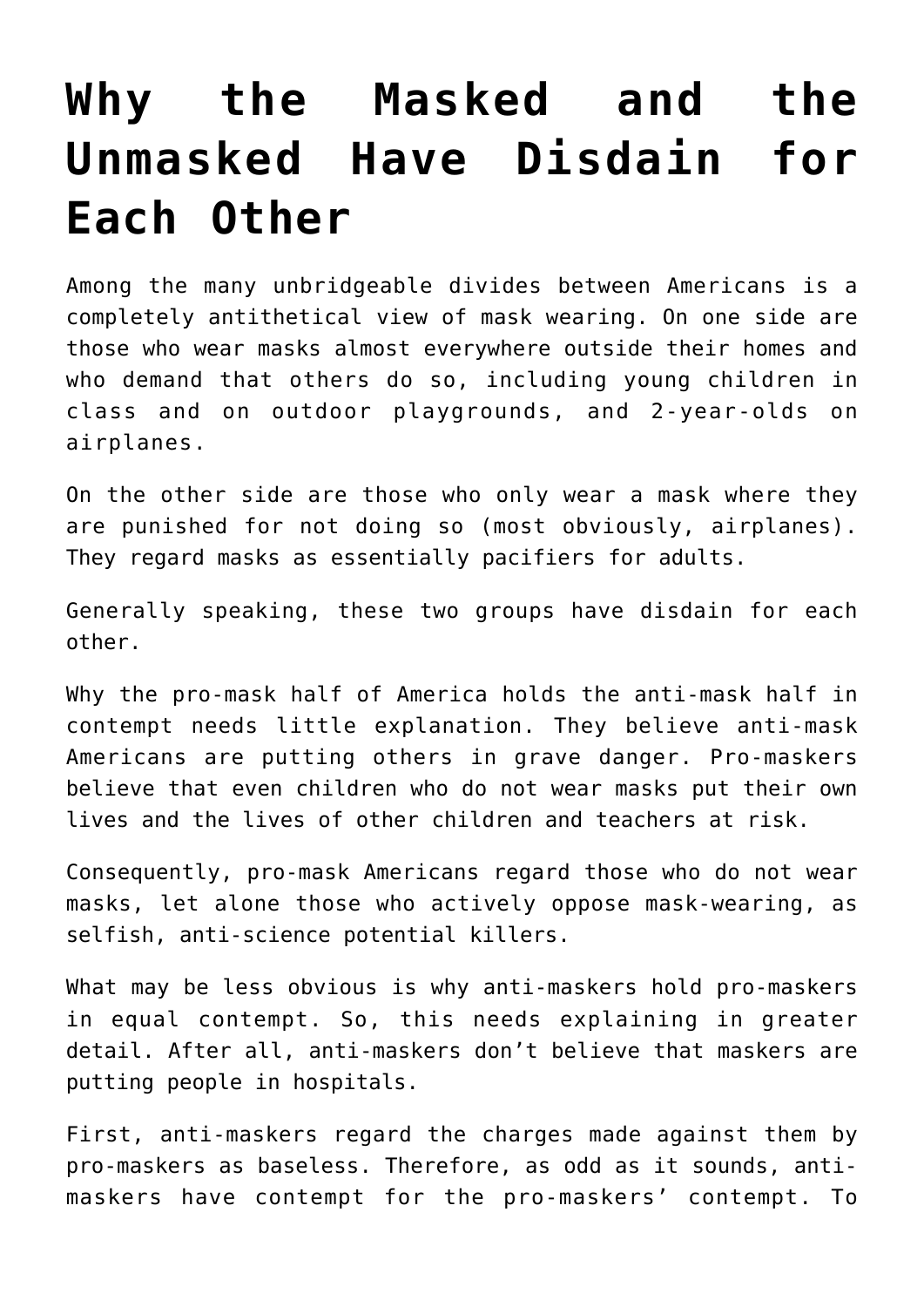wrongly charge people with causing mass death is, to understate the case, immoral. And if this charge is demonstrably wrong, the people who level it are the ones who are anti-science.

Since each side regards the other as anti-science, what is the science?

Nearly all public health authorities claim that masks are absolutely necessary to save lives. But they have virtually no science to back up the claim.

There is, however, abundant scientific evidence that masks are worthless vis-a-vis viruses and do great harm to society.

Here is a fraction of the examples I could give:

In February 2020, U.S. Surgeon General Jerome Adams tweeted: "Seriously people — STOP BUYING MASKS! They are NOT effective in preventing general public from catching #Coronavirus."

In March 2020, the World Health Organization (WHO) Health Emergencies Program executive director, Mike Ryan, wrote: "There is no specific evidence to suggest that the wearing of masks by the mass population has any particular benefit."

A 2010 study in France led by Laetitia Canini (Ph.D. in epidemiology and biostatistics) concluded: "We did not identify any trend in the results suggesting effectiveness of facemasks."

A 2009 study of Japanese health workers led by epidemiologist Dr. Joshua L. Jacobs, of the University of Hawaii Medical School, concluded: "Face mask use in health care workers has not been demonstrated to provide benefit in terms of cold symptoms or getting colds."

As far as I could determine, the only randomized controlled trial (RCT) to test the effectiveness of masks against COVID-19 was a 2020 study led by Henning Bundgaard of the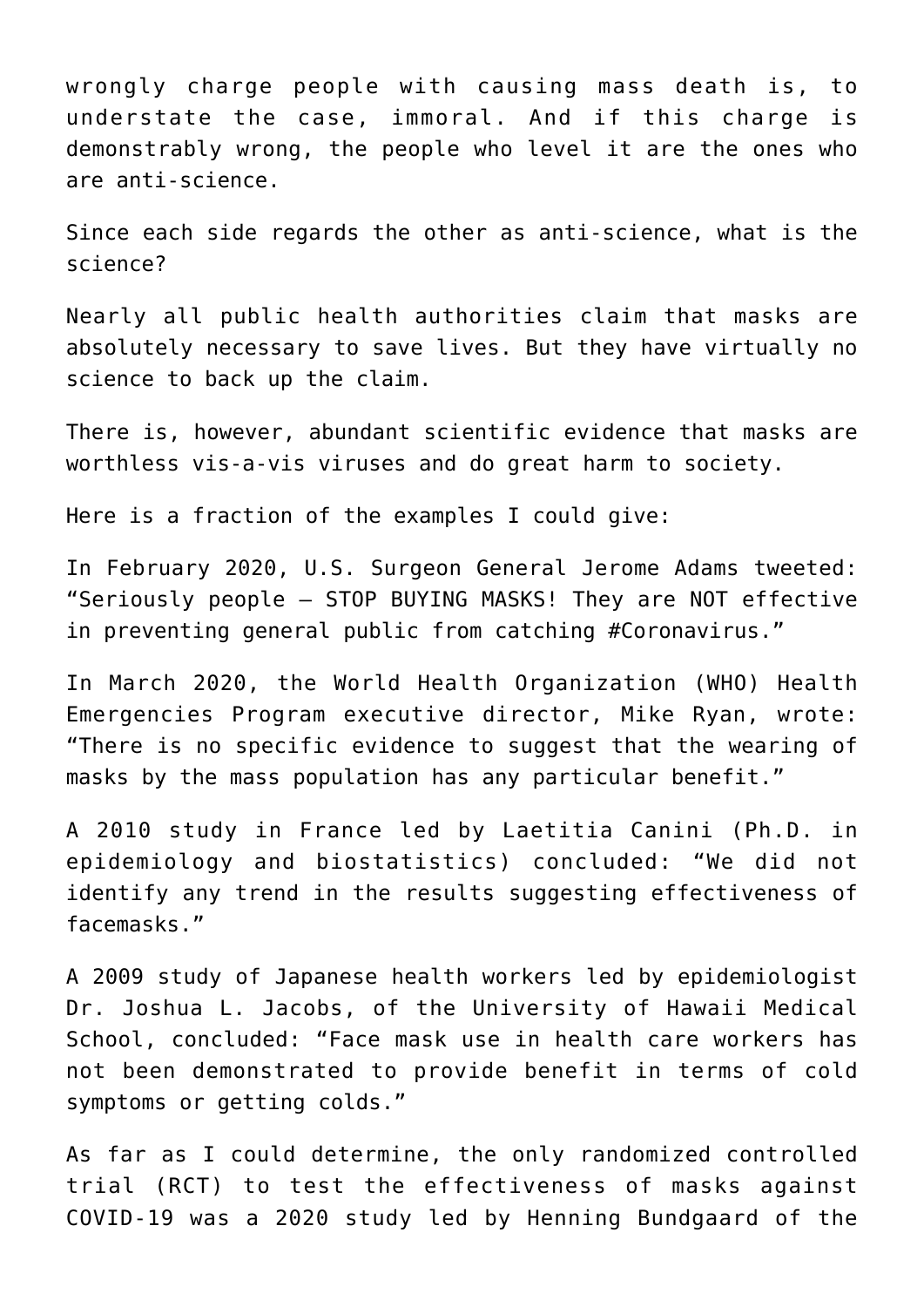Copenhagen University Hospital in Denmark. Published in the March 2021 issue of Annals of Internal Medicine, it found that 1.8% of those in the masked group and 2.1% of those in the control group became infected with COVID-19 within a month. The 0.3-point difference is statistically insignificant.

MD and epidemiologist Vinay Prasad of the University of California at San Francisco buried the Centers for Disease Control and Prevention's child masking recommendation in one sentence: "The CDC cannot 'follow the science' because there is no relevant science."

And what about surgical masks? They are not designed to prevent the spread of viruses, but to prevent medical personnel from accidentally infecting the open wounds of patients on the operating table, and to prevent body fluids from patients spraying up into the mouths and noses of the surgical team. Dr. Colin Axon, a COVID-19 advisor to the British government, made this point clear: Medics were "unable to comprehend" the miniscule elements involved: "A Covid viral particle is around 100 nanometers, material gaps in blue surgical masks are up to 1,000 times that size, cloth mask gaps can be 5,000 times the size."

While most studies conclude that masks are essentially useless against COVID-19, not all do. Probably the most widely cited study on behalf of mask efficacy was published in the British Medical Journal in October 2021. But it's hardly a ringing endorsement. As the authors note, "The quality of current evidence would be graded as low or very low, as it consists of observational studies with poor methods."

If the only problem with the pro-mask position were that it negates science, it would only be harmless nonsense.

But while it is nonsense, it is not harmless.

Take children, for example. Only time will tell how affected children have been by not seeing other children's faces and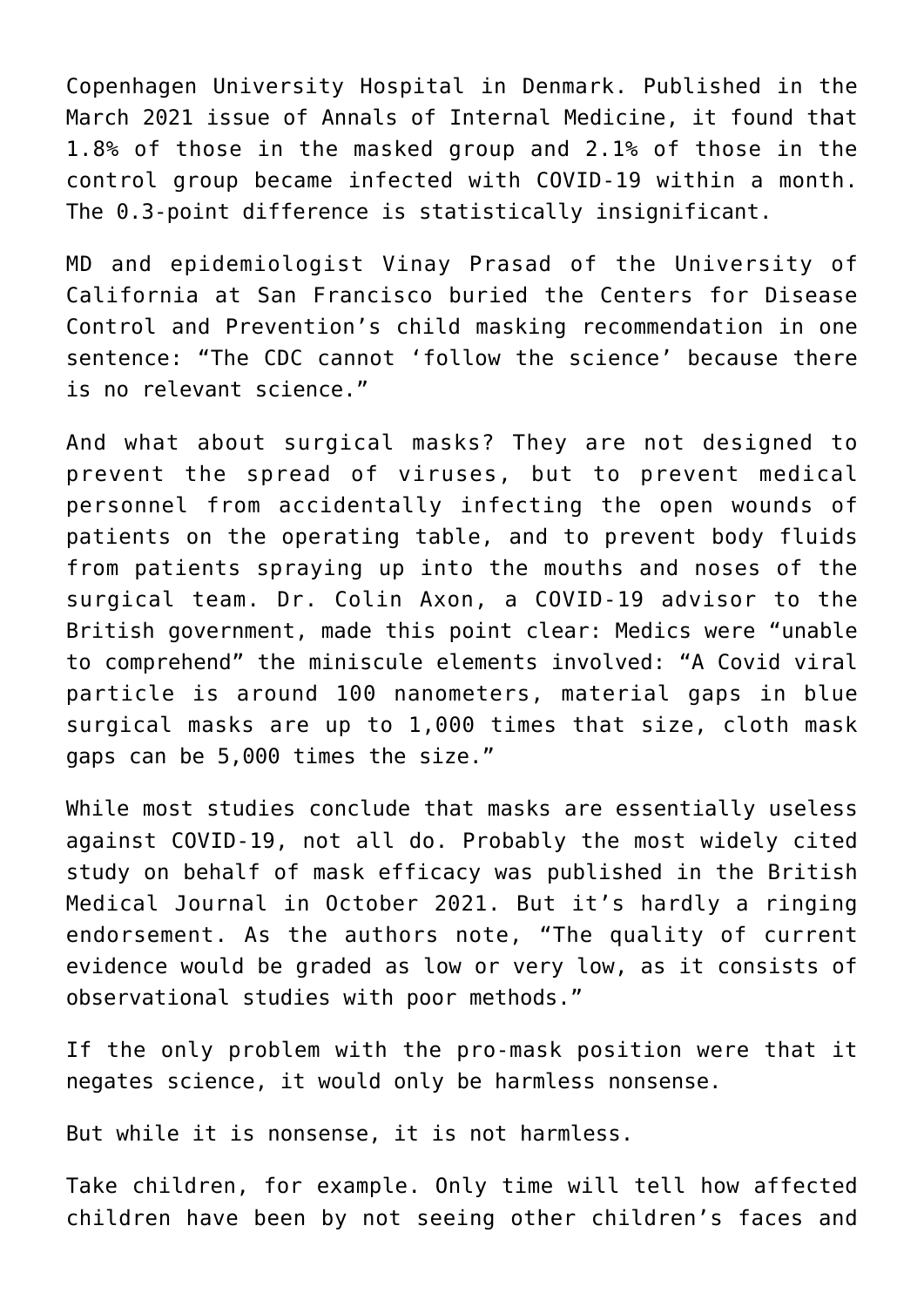seeing few adult faces for two years. In July 2021, an article published under the auspices of the USC Center for Health Policy and Economics addressed this issue:

"Masking is a psychological stressor for children and disrupts learning. Covering the lower half of the face of both teacher and pupil reduces the ability to communicate. In particular, children lose the experience of mimicking expressions, an essential tool of nonverbal communication. Positive emotions such as laughing and smiling become less recognizable, and negative emotions get amplified. Bonding between teachers and students takes a hit. Overall, it is likely that masking exacerbates the chances that a child will experience anxiety and depression, which are already at pandemic levels themselves."

Yet, just this past week, the enemies of children known as teachers unions — in this case, the one that controls the Los Angeles Unified School District — issued a directive that all children must wear N95-type masks all day, including during outdoor recess, with a wire over their noses to keep the masks at maximum tightness.

The social damage of masks is not confined to children. All human interaction has suffered as a result of two years of masking. For example, people are less kind when they are anonymous.

All of that harm is more than sufficient to justify contempt for mask advocacy.

Now let's add to that the irrationality of the pro-mask position.

Health authorities demand that people wear masks when entering restaurants, when seated on an airplane, and when walking through airports. However, an exception is made for eating and drinking. So, then, one regularly sees people on airplanes seated less than 12 inches from one another eating without